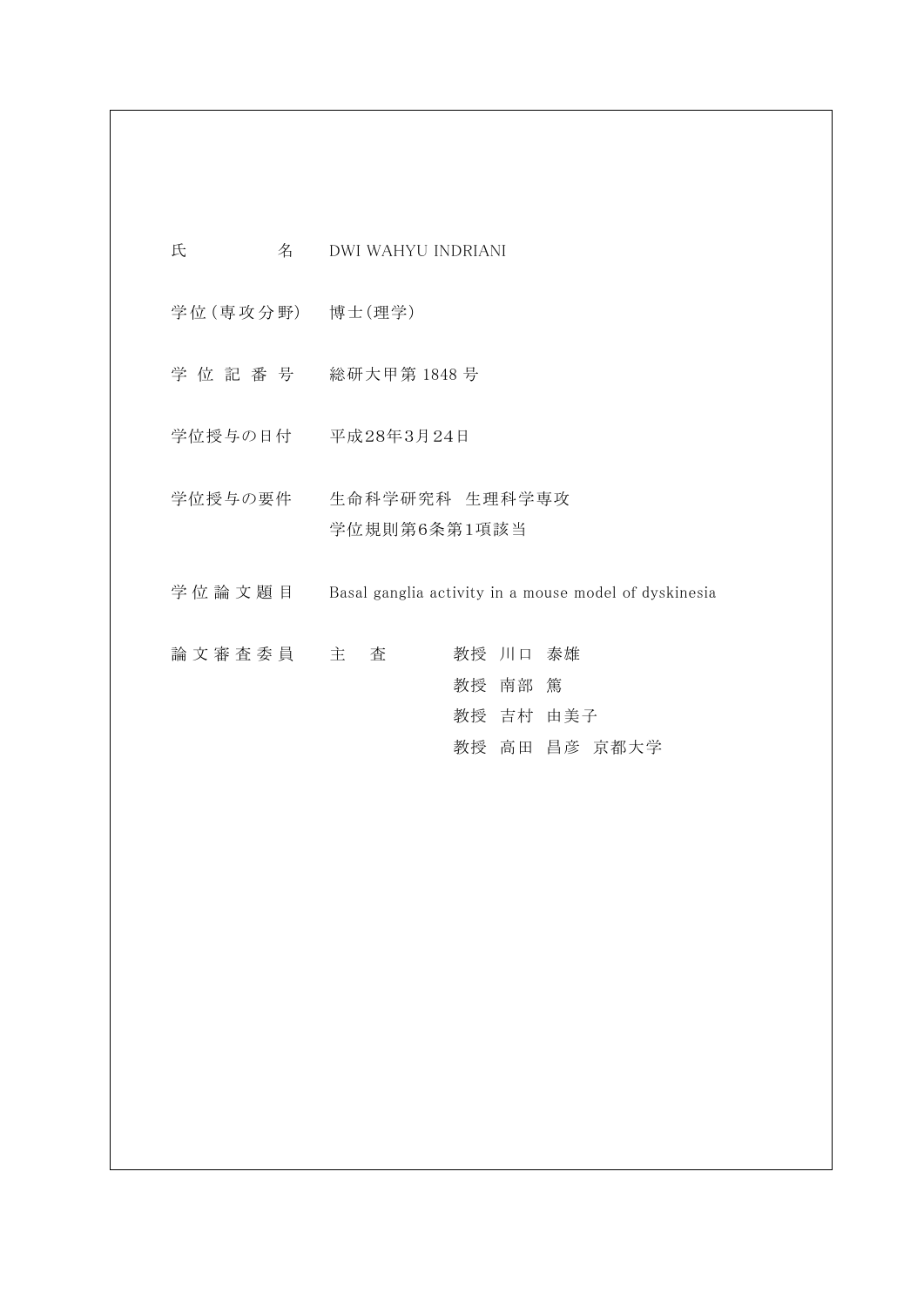## 論文内容の要旨

## Summary of thesis contents

The basal ganglia (BG) are a group of nuclei located at the base of forebrain and receive inputs from the cerebral cortex (Cx) and send outputs to the originating Cx via the thalamus. The striatum (Str) and subthalamic nucleus (STN) are two major input stations of the BG. The output stations of the BG are the internal segment of the globus pallidus (GPi or entopeduncular nucleus in rodents) and substantia nigra pars reticulata (SNr). Three BG pathways connect input and o utput stations: the 'direct', 'indirect' and 'hyperdirect' pathways. The direct pathway arises from GABAergic striatal neurons and projects monosynaptically to the GPi/SNr. The indirect pathway derives from GABAergic striatal neurons and projects polysynaptically to the GPi/SNr through sequential connections of the external segment of the globus pallidus (GPe or GP in rodents) and STN. The hyperdirect pathway arises from glutamatergic STN neurons that receive direct cortical inputs and projects to the GPi/SNr.

The BG plays an important role in the execution of voluntary movement and motor learning. Dysfunction of the BG results in inability to control movements that can be seen in Parkinson's disease (PD) and Huntington's disease. PD is a neurological disorder that is caused by loss of dopaminergic neurons in the substantia nigra pars compacta (SNc), which project to the Str. Reduced dopamine signals in the Str lead to the appearance of its cardinal symptoms, including bradykinesia/akinesia, tremor at rest, and rigidity. These PD symptoms can be successfully treated by dopamine supplement therapy: Dopamine precursor L-dopa (levodopa) is administrated and is converted to dopamine in the brain. Although L-dopa remains as gold standard for PD treatment, the progression of the disease and long-term L-dopa treatment induce motor complications. Most PD patients experience shorter motor response to each medication dose, known as wearing–off fluctuation, often accompanied with the appearance of dyskinesia. L-dopa-induced dyskinesia (LID) denotes an idiosyncratic mixture of choreiform (repetitive, jerky, and rapid involuntary movement) and dystonic (sustained muscle contraction) movements. Once LID appears, the same involuntary movements occur on every administration of L-dopa. Thus, prolonged L-dopa treatment should induce irreversible changes in the BG. In the present study, we recorded neuronal activity in the GP and SNr from LID mice in awake conditions and tried to elucidate electrophysiological mechanism underlying LID.

PD model mice were generated by injection of 6-hydroxydopamine (6-OHDA) into the medial forebrain bundle. Behavioral changes were observed to evaluate PD symptoms after 6-OHDA lesion. Then L-dopa was intraperitoneally injected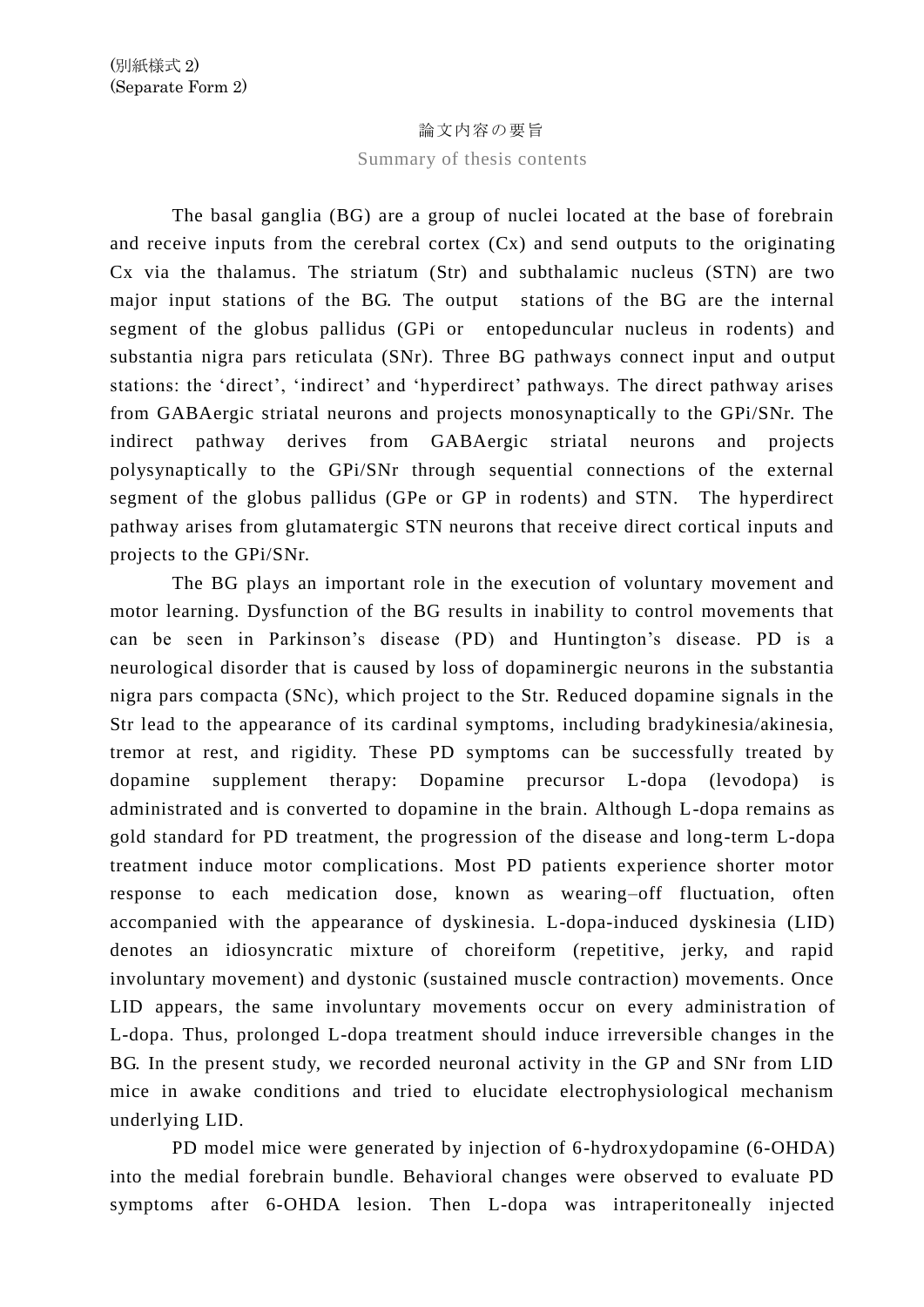repeatedly until the mice develop LID. Spontaneous neuronal activity and response to motor cortical stimulation were recorded in the GP and SNr from normal mice, PD mice, LID mice during "dyskinesia-off" period (at least 24 hours after last L-dopa treatment), and LID mice during "dyskinesia-on" period (during 20-120 minutes after L-dopa treatment when mice develop dyskinesia) in awake conditions.

The following results were obtained: (1) Spontaneous activity of GP and SNr neurons showed a little changes in term of its firing rate, irregularity and number of bursts in disease states compared to control state. (2) Cortically evoked inhibition of GP neurons in PD, dyskinesia-off and dyskinesia-on states was increased compared to control state, and late excitation of GP neurons was increased in PD and dyskinesia-off states. (3) Cortically evoked inhibition and late excitation of SNr neurons were decreased in PD and dyskinesia-off states. In dyskinesia-on state, cortically evoked inhibition of SNr neurons was prolonged compared to control, PD and dyskinesia-off state, and late excitation was decreased compared to control state.

Based on the dynamic model of the BG function, signals through the Cx -STN-SNr hyperdirect pathway excite the SNr. Then, signals through the Cx -Str-SNr direct pathway inhibit the SNr and release appropriate movements, and finally signals through the Cx-Str-GP-STN-SNr indirect pathway excite the SNr again and stop movements released by the signals through the direct pathway. This model can be used to explain the results of the present study. In PD state, inhibition through the direct pathway is significantly decreased; as a result, signals through the direct pathway cannot release movements, resulting in akinesia. In dyskinesia-off state, inhibition through the direct pathway remains decreased and excitation through the indirect pathway is decreased. As a result, release signals through the direct pathway are still weak to release movements. In dyskinesia-on state, inhibition through the direct pathway is restored to normal level and excitation through the indirect pathway is significantly decreased; as a result, stop signals are reduced, and dyskinesia is induced.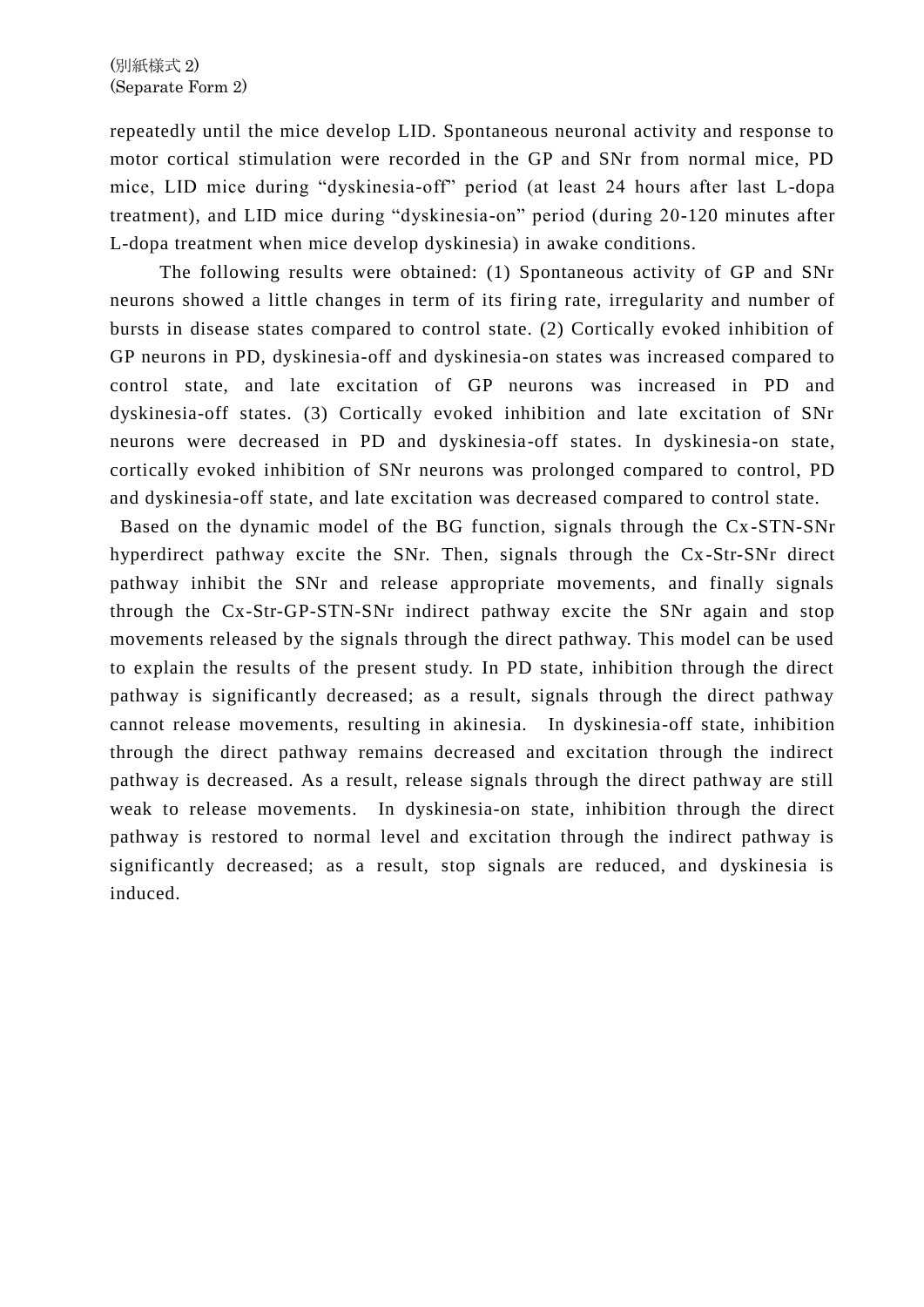## 博士論文の審査結果の要旨

Summary of the results of the doctoral thesis screening

パーキンソン病は黒質緻密部のドーパミン作動性ニューロンが変性 • 脱落することに より、脳内のドーパミンが減少する神経変性疾患で、無動・寡動、安静時振戦、筋固縮を 主症状とする。パーキンソン病の治療には、ドーパミンの前駆体であるL-ドーパを投与す る補充療法が有効である。しかし、病気の進行と長期間のL-ドーパ投与により、ジスキネ ジアと呼ばれる不随意運動が誘発される(L-ドーパ誘発性ジスキネジア、LID)。 LIDが 一旦誘発されると、毎回のL-ドーパ投与時に不随意運動が出現する。これは長期間のL-ド ーパ投与により大脳基底核に潜在的変化が生じたためであると考えられる。そこで、長期 間のL-ドーパ投与による大脳基底核の潜在的変化と、LIDのメカニズムを解明するため、 ジスキネジアモデルマウスの淡蒼球(GP、霊長類では淡蒼球外節に相当)および黒質網様 部(SNr)から覚醒下で神経活動を記録した。

マウスの一側の内側前脳束にドーパミン神経毒である6 − ヒドロキシドーパミン (6-OHDA)を注入することによりパーキンソン病(PD)モデルマウスを作製した。次に L− ドーパ腹腔内投与を11日間続けると、ジスキネジアを示すようになった。GPおよびSNr から自発発射と、大脳皮質を電気刺激した際の発火応答を、コントロール(薬物注入なし)、 PD、ジスキネジア-off(直近のL− ドーパ投与から24時間経過)、ジスキネジア-on(L− ド ーパ投与後20分後、ジスキネジアを示している)の各状態で調べたところ、以下のような 結果が得られた。(1)GPおよびSNrの自発発射頻度、自発発射パターンは、コントロー ル、PD、ジスキネジア-off、ジスキネジア-onの各状態において、少ししか変化していなか った。(2) コントロールマウスで大脳皮質運動野を刺激すると、GPおよびSNrで一過性 の「早い興奮- 抑制- 遅い興奮」という3相性の応答が認められる。GPで観察される大脳 皮質由来の抑制は、コントロールと比べてPD、ジスキネジア-off、ジスキネジア-on状態に おいて増強していた。(3)SNrで観察される大脳皮質由来の抑制は、PD、ジスキネジア -off状態で失われていた。(4)ジスキネジア-on状態では、SNrの大脳皮質由来の抑制が増 強され、遅い興奮は減少していた。(5)内側前脳束に、6-OHDAの代りに生理的食塩水を 注入したマウスにL-ドーパを連続投与しても、不随意運動はおこらなかった。また、GP およびSNrの自発発射、大脳皮質由来の応答の変化も小さかった。

これまでの研究から、SNrにおける抑制は直接路(大脳皮質-線条体-SNr)を介して 運動の開始に作用し、遅い興奮は間接路(大脳皮質-線条体- GP- 視床下核- SNr)を介 して、直接路によって開始された運動を終わらせると考えられている。この運動制御のモ デルと今回の結果を考え合わせると、ジスキネジア- on状態では、直接路を介した運動促 進が過剰に回復するとともに、間接路を介した運動停止のシグナルが減弱した結果、ジス キネジアが誘発されると考えられる。また、ジスキネジア-off状態でも運動停止のシグナ ルが減弱しており、これがL-ドーパ投与による大脳基底核の潜在的変化であると考えられ る。

本研究は、ジスキネジア形成を大脳基底核の発火頻度変化だけでなく、大脳皮質入力を 黒質網様部に伝える複数の経路での神経伝達異常として初めて捉えたものである。この結